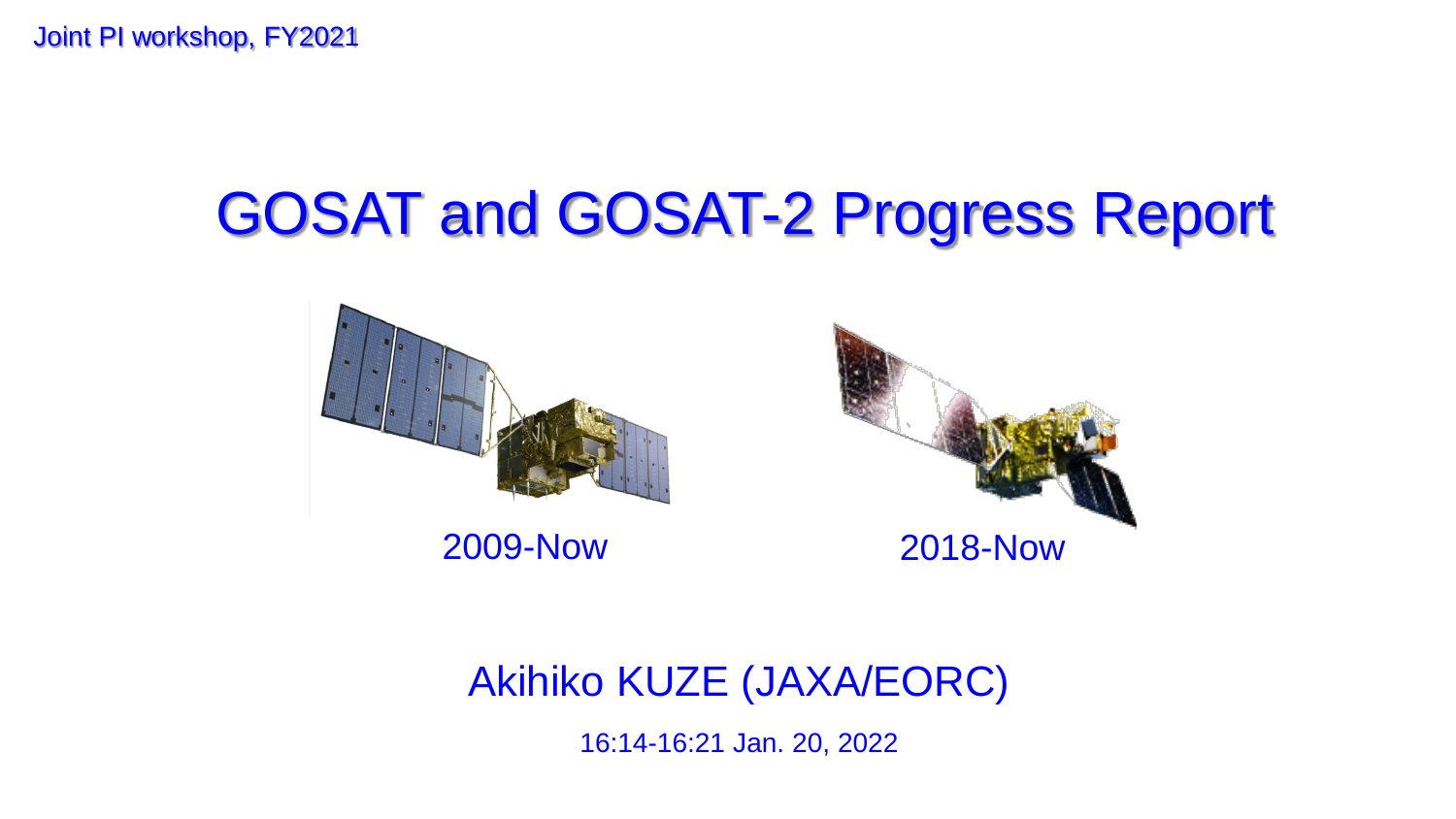

### GOSAT & GOSAT-2 Organization

GOSAT and GOSAT-2 are the joint projects of JAXA, MOE (Ministry of the Environment) and NIES (National Institute for Environmental Studies)



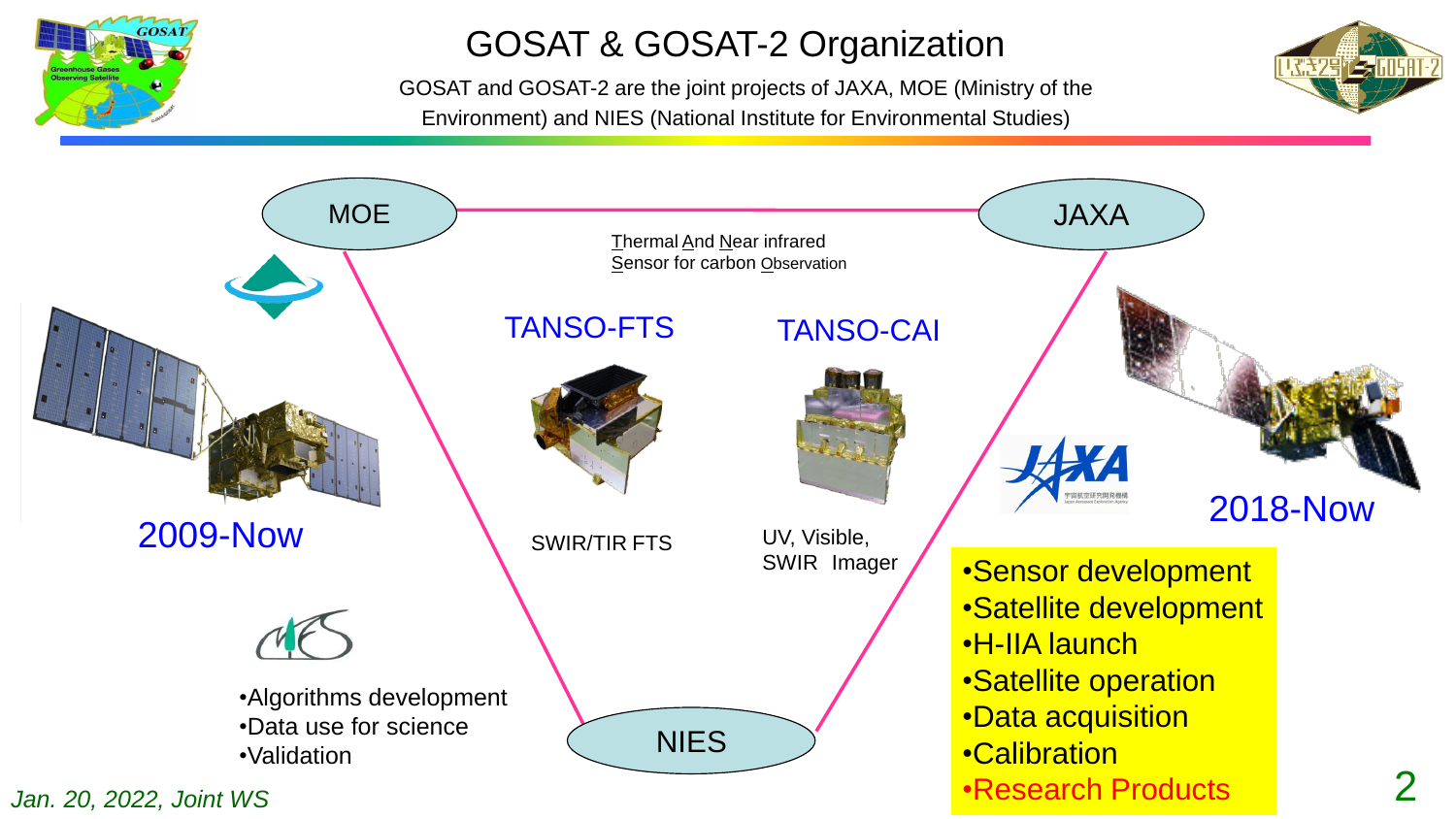

## On orbit Status



### Operation in 2021

No COVID-19 impact

### Satellite Condition

Enough fuel to operate for at least another 10-year All four batteries are healthy

13-year data set of JAXA EORC research product (partial column density).

Fine temperature control for the FTS mechanism has been performed since 2020 to operate under lower metrology laser detection level after decade long operation, considering seasonal, diurnal, and orbital temperature variation.

### Operation in 2021



### No COVID-19 Impact

### **Calibration**

February 2021, Anomaly occurred in the solar diffuser panel mechanism. The solar irradiance calibration has been suspended since then,

Lunar and ILS laser calibrations are normal.

Primary radiometric calibration has been performed by annual vicarious calibration in Nevada.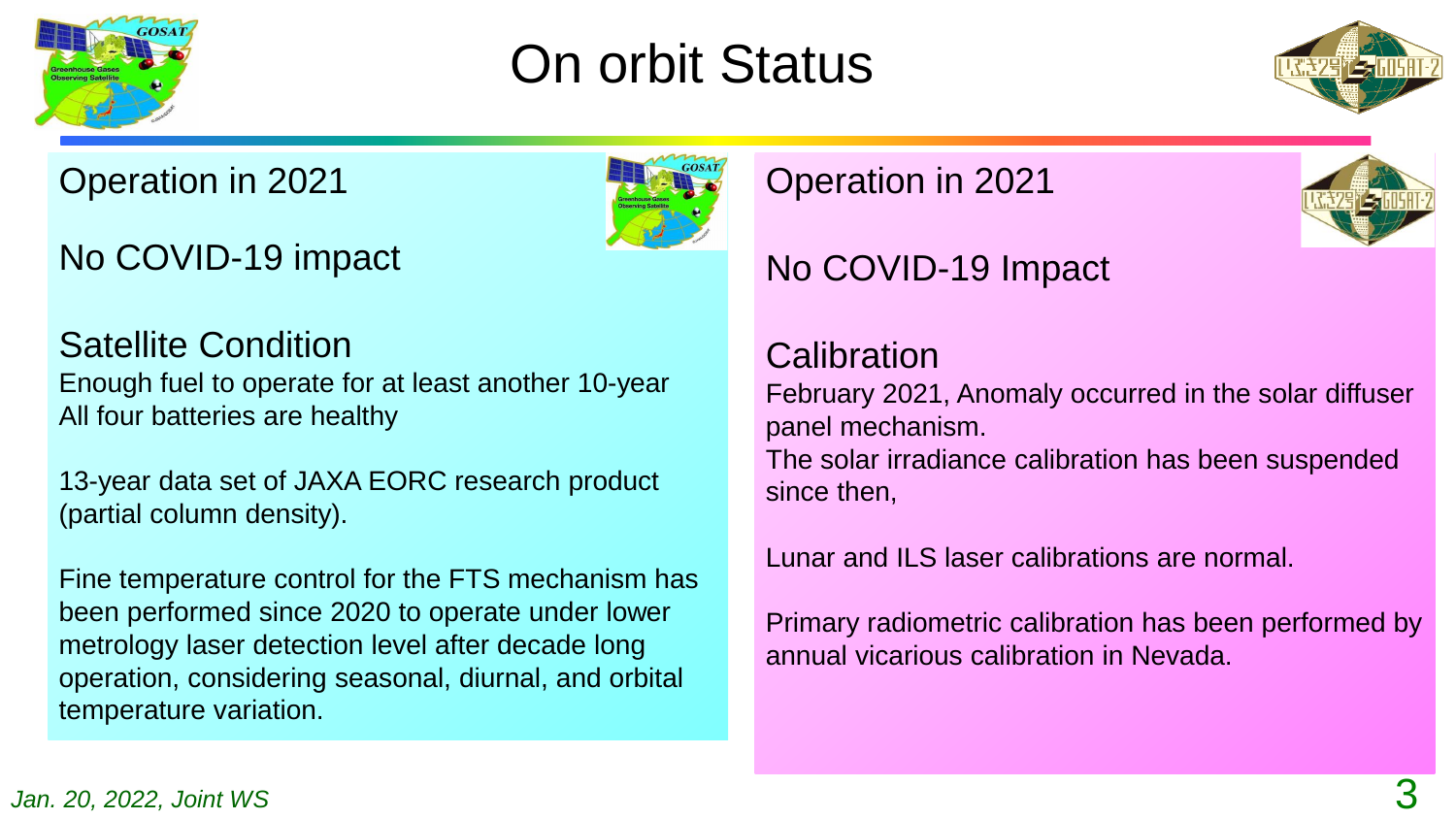

# VCAL portal for GHG sensors



- GHG sensors have wide swath with larger footprints and SWIR channels at  $CO<sub>2</sub>$  and CH<sub>4</sub> bands.
- Radiometric calibration is required to estimate the light path modification by aerosol and clouds, which is one of the largest error sources in GHG column density retrieval.





❖ https://www.eorc.jaxa.jp/GOSAT/GHGs\_Vical/index.html

#### **The VCAL Portal site provides**

- (1) Methodology of vicarious calibration for various size footprint and off-nadir data.
- (2) 13-year annual joint campaign data for CAL-VAL
- (3) Dataset for analysis
- *Jan. 20, 2022, Joint WS* 4 (4) Analytical results from various type of spectrometers: GOSAT FTS, OCO, S5P TROPOMI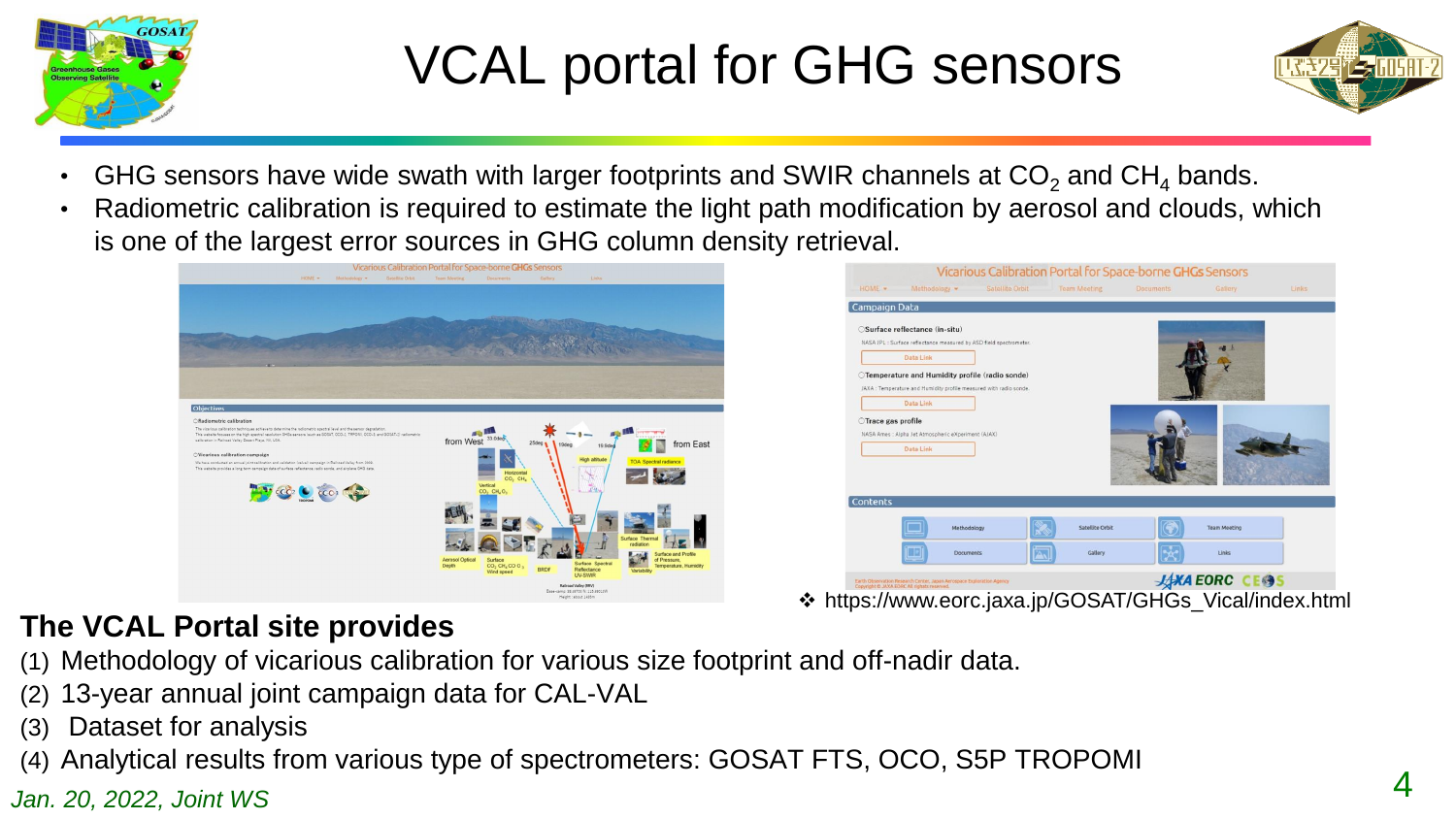

### COP26 Global Stocktake GOSAT methane





- 1. (GOSAT data + GEOS-Chem) can quantify total emissions for about 58 of the 242 countries.
- The largest  $CH<sub>4</sub>$  emissions are from the agricultural sector, primarily livestock
- 3. The top five emitting countries are responsible for about half of the global anthropogenic  $CH<sub>4</sub>$  emission budget.

#### *Jan. 20, 2022, Joint WS*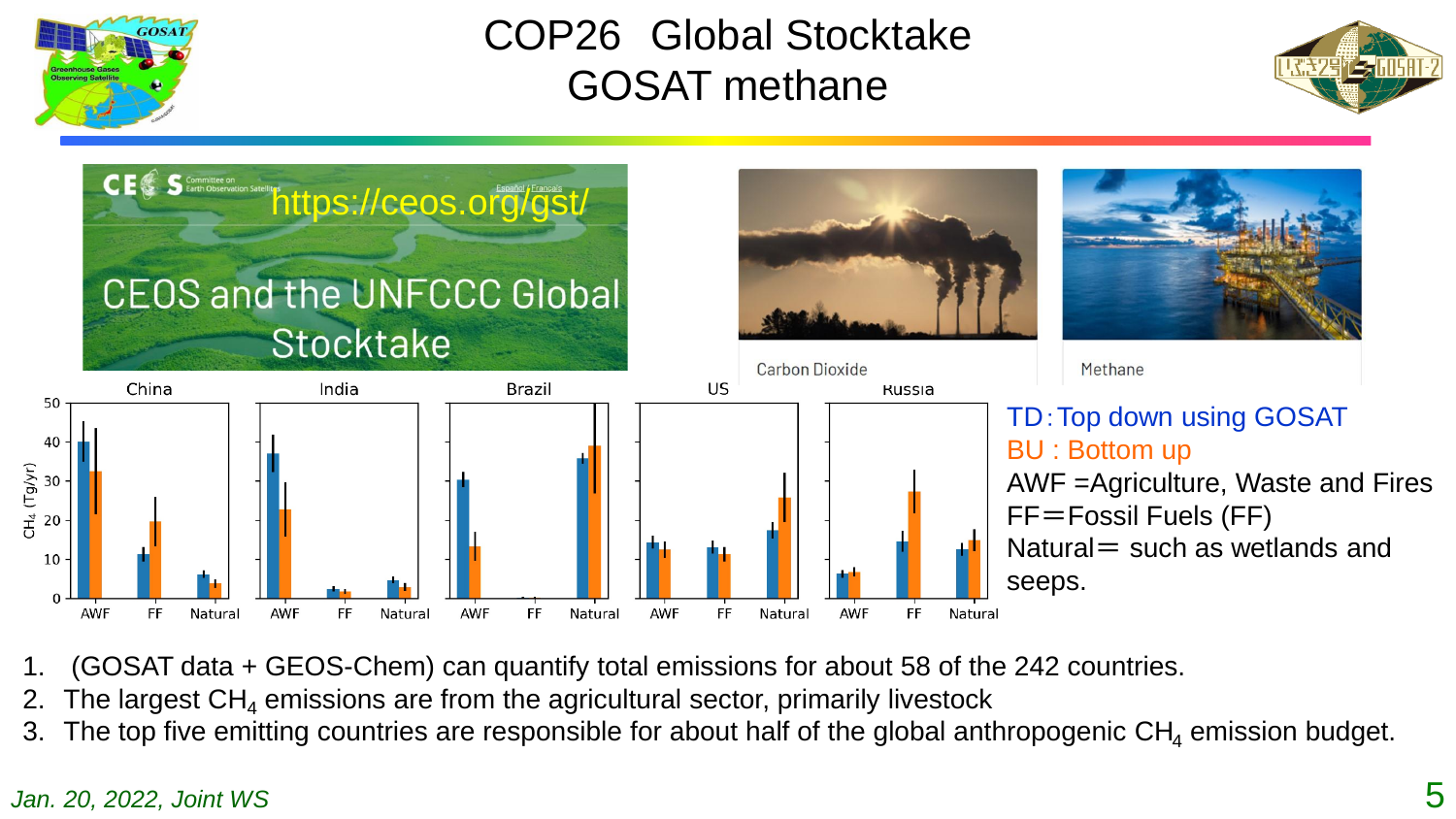

12km

4km

 $-CO2(UT)$ 

## JAXA EORC Partial Column Retrieval



FTS multiplex advantage

(1) SWIR constrains column density

©MOE/JAXA/NIES (2) Two orthogonal linear polarization data remove aerosol contamination. (3) TIR provides difference in partial column density between lower and

upper troposphere.

- 13-year GOSAT and 2-year GOSAT-2 products
- One file per month with clear sky data, CSV format
- $\text{XCO}_2$ ,  $\text{XCH}_4$ ,  $\text{XCO}_2$  (LT, UT),  $\text{XCH}_4$  (LT, UT),  $\text{XCO}$  (GOSAT-2 only),
	- $H<sub>2</sub>O$  (11 layers) aerosol optical thickness (AOT),

Retrieved surface pressure (P), solar-induced chlorophyll fluorescence (SIF)

time, geometry

GOSAT-1 Version 1 yyyy/mm/dd hh:mm:ss Latitude Longitude LSFLG XCO2\_apr XCO2\_tot XCO2\_low XCO2\_upp XCH4\_apr XCH4\_tot XCH4\_low XCH4\_upp XCO\_apr XCO\_tot Psrf\_apr Psrf\_ret AOT\_076 AOT\_160 AOT\_206 SIF Cloud scanID 2019/01/01 01:13:04 -41.3061 173.4926 0 406.5682 397.9352 395.1537 399.3747 1.7439 1.7464 1.8315 1.7634 0.00000 0.00000 967.86 977.05 0.0963 0.0886 0.0820 10.4642 -1.000000 F190101011304 2019/01/01 02:46:15 -23.9153 151.2222 0 407.7506 402.3643 402.1988 403.2452 1.7683 1.8030 1.7950 1.8469 0.00000 0.00000 1007.32 1001.42 0.3487 0.3636 0.3583 1.2205 -1.000000 F190101024615 2019/01/01 02:47:06 -23.9548 148.3777 0 407.6141 404.1903 401.7923 406.6639 1.7696 1.8011 1.8437 1.8281 0.00000 0.00000 990.35 989.26 0.0255 0.0134 0.0110 -0.1822 -1.000000 F190101024706

#### *Jan. 20, 2022, Joint WS*

Delta  $CO<sub>2</sub> = XCO2$  (LT)